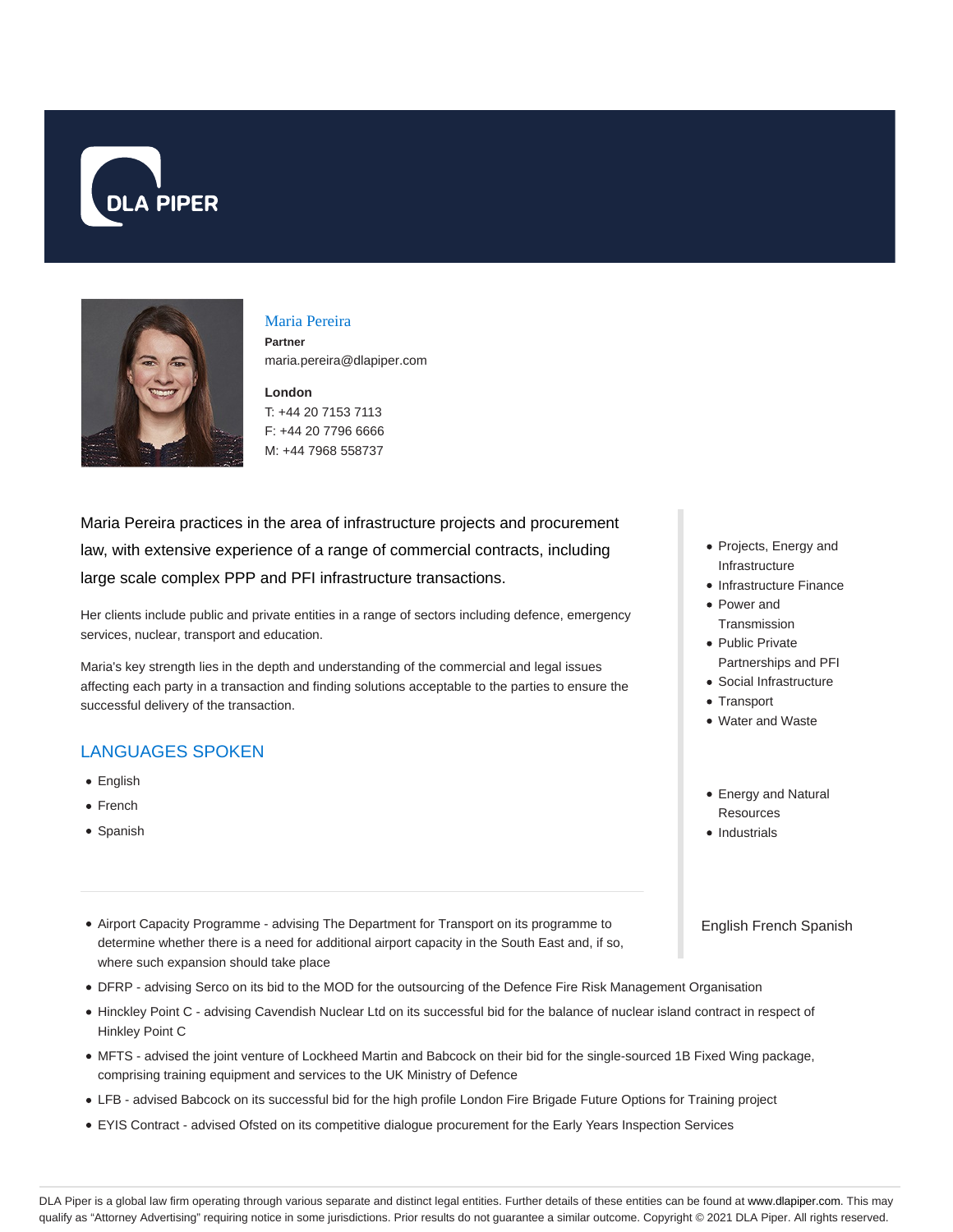# Professional Qualifications

Solicitor of the Senior Courts of England and Wales

## **Education**

- College of Law, LPC, Distinction, 2003
- London School of Economics and Political Science, LLF (Law with French Law), 2:1, 2002

## **Memberships**

Member of the Procurement Lawyers Association

### INSIGHTS

# **Publications**

**Reforming the Single Source Regulatory Framework: a more strategic approach?**

#### 27 April 2022

A significant reform agenda relating to the single source regulatory framework has been proposed by the UK Ministry of Defence. If the proposed reforms are implemented, it will mark a continued move towards a more "strategic" role for single source procurement. The article provides a detailed analysis and summary of the key proposed reforms.

**Projects Global Insight Issue 5, 2022**

1 April 2022

Projects Global Insight

Welcome to the new issue of the Project Global Insights 2022. In some areas of the globe we are now seeing a gradual loosening of restrictions triggered by the COVID-19 pandemic, and stakeholders and governments across the world continue to focus on transport, infrastructure and clean energy investments to boost economic activities.

**Focus on the industrials sector**

#### 18 January 2022

Understanding the UK National Security & Investment Regime Podcast

In the third episode of the series we turn our focus to specific sectors. Sarah Smith and Matt Evans are joined by DLA Piper's defence sector specialist, Maria Pereira to discuss the impact of the regime on the industrials sector, specifically in relation to the defence, military and dual-use, advanced materials and satellite and space sectors.

**The DLA Piper Project Simulator – one year on**

#### 2 July 2021

Over the past year, we have delivered The DLA Piper Project Simulator to many of our construction, engineering and infrastructure clients, over a virtual platform, and client feedback has been overwhelmingly positive.

DLA Piper is a global law firm operating through various separate and distinct legal entities. Further details of these entities can be found at www.dlapiper.com. This may qualify as "Attorney Advertising" requiring notice in some jurisdictions. Prior results do not guarantee a similar outcome. Copyright © 2021 DLA Piper. All rights reserved.